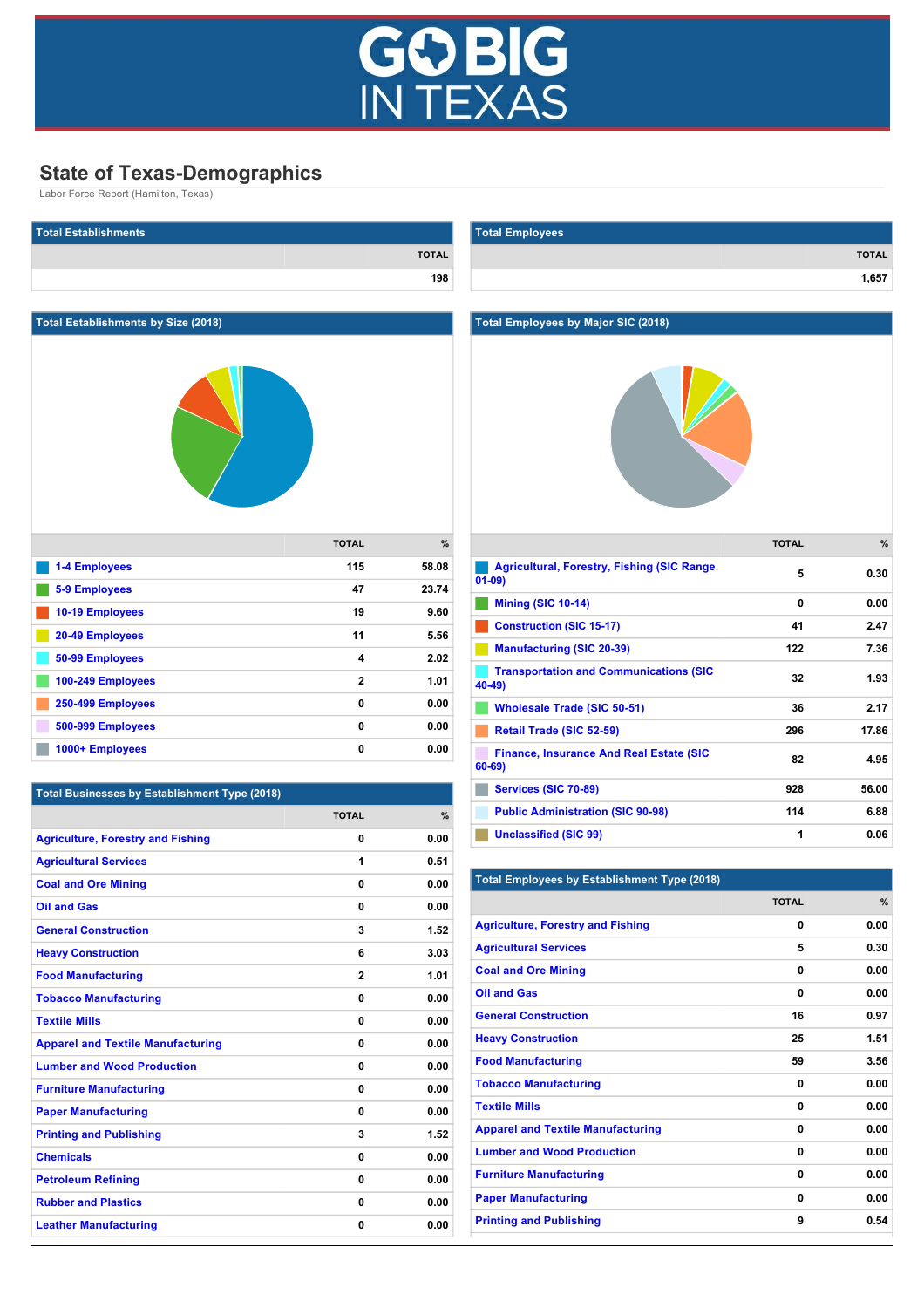| <b>Stone, Glass, and Concrete</b>              | 1              | 0.51  |
|------------------------------------------------|----------------|-------|
| <b>Metals Fabrication</b>                      | 1              | 0.51  |
| <b>Machinery and Equipment Manufacturing</b>   | $\overline{2}$ | 1.01  |
| <b>Transportation</b>                          | 3              | 1.52  |
| <b>Travel Services</b>                         | 0              | 0.00  |
| <b>Transport Services</b>                      | 0              | 0.00  |
| <b>Communications</b>                          | 0              | 0.00  |
| <b>Utilities</b>                               | 0              | 0.00  |
| <b>Durables Wholesale</b>                      | 4              | 2.02  |
| <b>Non Durables Wholesale</b>                  | 1              | 0.51  |
| <b>Building Materials, Hardware and Garden</b> | 2              | 1.01  |
| <b>General Merchandise Stores</b>              | $\overline{2}$ | 1.01  |
| <b>Food Markets</b>                            | 1              | 0.51  |
| <b>Convenience Stores</b>                      | 3              | 1.52  |
| <b>Other Food Stores</b>                       | 3              | 1.52  |
| <b>Auto Dealers and Gas Stations</b>           | 7              | 3.54  |
| <b>Clothing Stores</b>                         | 1              | 0.51  |
| <b>Furniture Stores</b>                        | 0              | 0.00  |
| <b>Home Furnishings</b>                        | 0              |       |
|                                                |                | 0.00  |
| <b>Electronics and Computer Stores</b>         | 0              | 0.00  |
| <b>Music Stores</b>                            | 0              | 0.00  |
| <b>Restaurants</b>                             | 11             | 5.56  |
| <b>Other Food Service</b>                      | 2              | 1.01  |
| <b>Bars</b>                                    | 0              | 0.00  |
| <b>Drug Stores</b>                             | $\overline{2}$ | 1.01  |
| <b>Liquor Stores</b>                           | 1              | 0.51  |
| <b>Specialty Stores</b>                        | 4              | 2.02  |
| <b>Catalog and Direct Sales</b>                | 1              | 0.51  |
| <b>Banks and Financial Institutions</b>        | 8              | 4.04  |
| <b>Insurance Carriers</b>                      | 1              | 0.51  |
| <b>Insurance Agents and Brokers</b>            | 7              | 3.54  |
| <b>Real Estate</b>                             | 9              | 4.55  |
| <b>Hotels and Lodging</b>                      | 2              | 1.01  |
| <b>Dry Cleaning and Laundry</b>                | 1              | 0.51  |
| <b>Beauty and Barber Shops</b>                 | 4              | 2.02  |
| <b>Other Personal Service</b>                  | 4              | 2.02  |
| <b>Advertising</b>                             | 0              | 0.00  |
| <b>Computer Services</b>                       | 1              | 0.51  |
| <b>Other Business Services</b>                 | 2              | 1.01  |
| <b>Auto Repair/Services</b>                    | 5              | 2.53  |
| <b>Miscellaneous Repair Services</b>           | 3              | 1.52  |
| <b>Motion Pictures</b>                         | 1              | 0.51  |
| <b>Entertainment and Recreation Services</b>   | 0              | 0.00  |
| <b>Health and Medical Services</b>             | 19             | 9.60  |
| <b>Hospitals</b>                               | 8              | 4.04  |
| <b>Legal Services</b>                          | 5              | 2.53  |
| <b>Primary and Secondary Education</b>         | 6              | 3.03  |
| <b>Colleges and Universities</b>               | 0              | 0.00  |
| <b>Social Services</b>                         | 2              | 1.01  |
| <b>Child Care Services</b>                     | 0              | 0.00  |
| <b>Museums and Zoos</b>                        | 0              | 0.00  |
| <b>Membership Organizations</b>                | 12             | 6.06  |
| <b>Professional Services</b>                   | 8              | 4.04  |
| <b>Government</b>                              | 22             | 11.11 |
|                                                |                |       |

| <b>Chemicals</b>                               | 0              | 0.00  |
|------------------------------------------------|----------------|-------|
| <b>Petroleum Refining</b>                      | 0              | 0.00  |
| <b>Rubber and Plastics</b>                     | 0              | 0.00  |
| <b>Leather Manufacturing</b>                   | 0              | 0.00  |
| <b>Stone, Glass, and Concrete</b>              | 1              | 0.06  |
| <b>Metals Fabrication</b>                      | 44             | 2.66  |
| <b>Machinery and Equipment Manufacturing</b>   | 9              | 0.54  |
| <b>Transportation</b>                          | 32             | 1.93  |
| <b>Travel Services</b>                         | 0              | 0.00  |
| <b>Transport Services</b>                      | 0              | 0.00  |
| <b>Communications</b>                          | 0              | 0.00  |
| <b>Utilities</b>                               | 0              | 0.00  |
| <b>Durables Wholesale</b>                      | 34             | 2.05  |
| <b>Non Durables Wholesale</b>                  | 2              | 0.12  |
| <b>Building Materials, Hardware and Garden</b> | 6              | 0.36  |
| <b>General Merchandise Stores</b>              | 14             | 0.84  |
| <b>Food Markets</b>                            | 26             | 1.57  |
| <b>Convenience Stores</b>                      | 25             | 1.51  |
| <b>Other Food Stores</b>                       | 17             | 1.03  |
| <b>Auto Dealers and Gas Stations</b>           | 38             | 2.29  |
| <b>Clothing Stores</b>                         | 1              | 0.06  |
| <b>Furniture Stores</b>                        | 0              | 0.00  |
|                                                | 0              | 0.00  |
| <b>Home Furnishings</b>                        | 0              |       |
| <b>Electronics and Computer Stores</b>         |                | 0.00  |
| <b>Music Stores</b>                            | 0              | 0.00  |
| <b>Restaurants</b>                             | 99             | 5.97  |
| <b>Other Food Service</b>                      | 30             | 1.81  |
| <b>Bars</b>                                    | 0              | 0.00  |
| <b>Drug Stores</b>                             | 14             | 0.84  |
| <b>Liquor Stores</b>                           | 1              | 0.06  |
| <b>Specialty Stores</b>                        | 21             | 1.27  |
| <b>Catalog and Direct Sales</b>                | 4              | 0.24  |
| <b>Banks and Financial Institutions</b>        | 28             | 1.69  |
| <b>Insurance Carriers</b>                      | 1              | 0.06  |
| <b>Insurance Agents and Brokers</b>            | 21             | 1.27  |
| <b>Real Estate</b>                             | 32             | 1.93  |
| <b>Hotels and Lodging</b>                      | 5              | 0.30  |
| <b>Dry Cleaning and Laundry</b>                | 1              | 0.06  |
| <b>Beauty and Barber Shops</b>                 | 14             | 0.84  |
| <b>Other Personal Service</b>                  | 25             | 1.51  |
| <b>Advertising</b>                             | 0              | 0.00  |
| <b>Computer Services</b>                       | 1              | 0.06  |
| <b>Other Business Services</b>                 | $\overline{7}$ | 0.42  |
| <b>Auto Repair/Services</b>                    | 15             | 0.91  |
| <b>Miscellaneous Repair Services</b>           | 14             | 0.84  |
| <b>Motion Pictures</b>                         | $\mathbf{2}$   | 0.12  |
| <b>Entertainment and Recreation Services</b>   | 0              | 0.00  |
| <b>Health and Medical Services</b>             | 54             | 3.26  |
| <b>Hospitals</b>                               | 286            | 17.26 |
| <b>Legal Services</b>                          | 13             | 0.78  |
| <b>Primary and Secondary Education</b>         | 308            | 18.59 |
| <b>Colleges and Universities</b>               | 0              | 0.00  |
| <b>Social Services</b>                         | 35             | 2.11  |
| <b>Child Care Services</b>                     | 0              | 0.00  |
|                                                |                |       |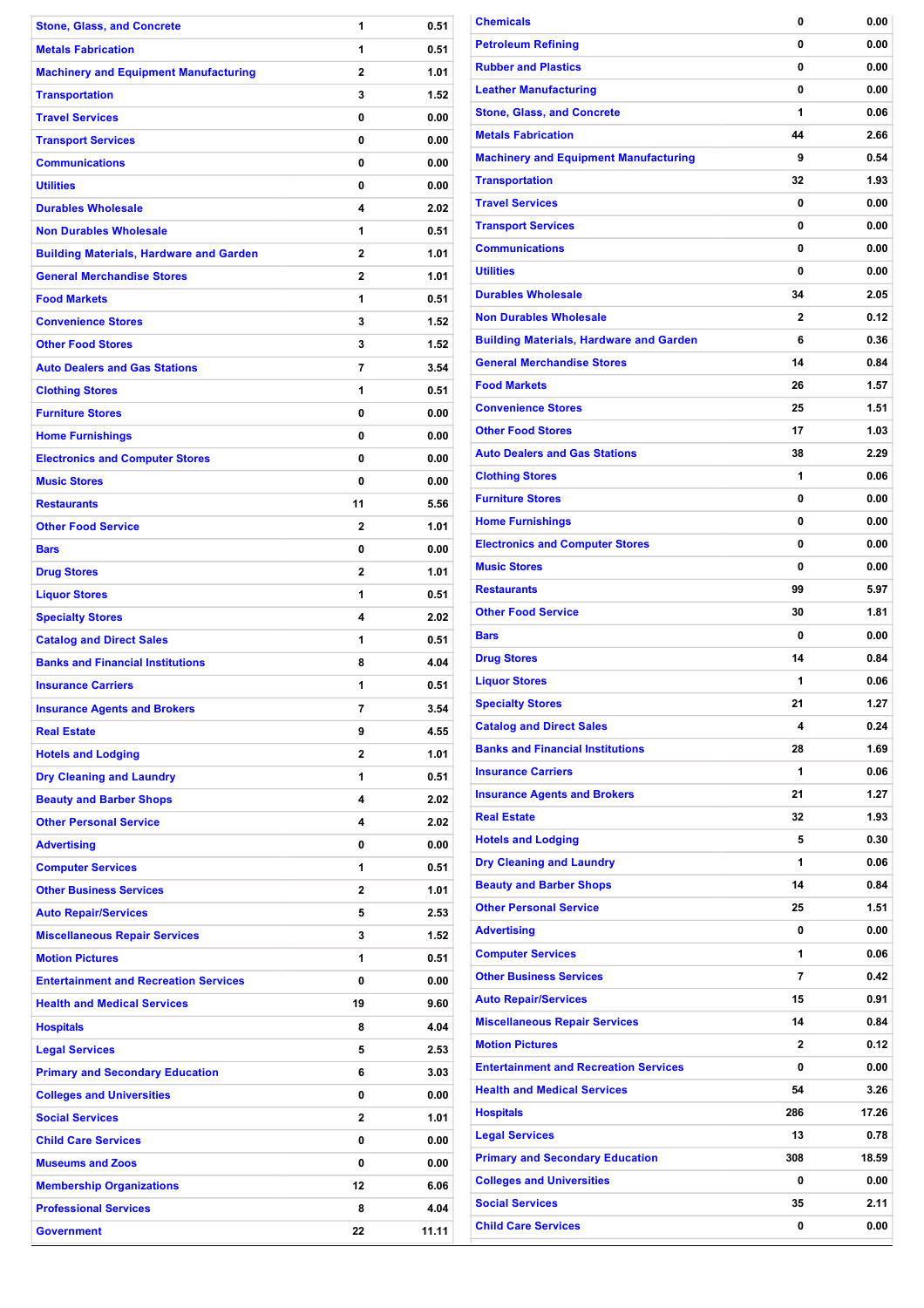| <b>Unclassified Establishments</b> |  | 0.51 |
|------------------------------------|--|------|
|------------------------------------|--|------|

| <b>Total Businesses by NAICS (2018)</b>            |                         |      |
|----------------------------------------------------|-------------------------|------|
|                                                    | <b>TOTAL</b>            | %    |
| <b>Agriculture, Forestry and Fishing</b>           | 2                       | 1.01 |
| <b>Agricultural Services</b>                       | 0                       | 0.00 |
| <b>Coal and Ore Mining</b>                         | 0                       | 0.00 |
| <b>Oil and Gas</b>                                 | 0                       | 0.00 |
| <b>General Construction</b>                        | 9                       | 4.55 |
| <b>Heavy Construction</b>                          | 0                       | 0.00 |
| <b>Food Manufacturing</b>                          | $\overline{\mathbf{c}}$ | 1.01 |
| <b>Beverage and Tobacco Products</b>               | 0                       | 0.00 |
| <b>Textile Mills</b>                               | 0                       | 0.00 |
| <b>Textile Products</b>                            | 0                       | 0.00 |
| <b>Apparel Manufacturing</b>                       | 0                       | 0.00 |
| <b>Leather Manufacturing</b>                       | 0                       | 0.00 |
| <b>Wood Products</b>                               | 0                       | 0.00 |
| <b>Paper Manufacturing</b>                         | 0                       | 0.00 |
| <b>Printing and Publishing</b>                     | $\overline{2}$          | 1.01 |
| <b>Chemicals</b>                                   | 0                       | 0.00 |
| <b>Petroleum and Coal Products</b>                 | 0                       | 0.00 |
| <b>Rubber and Plastics</b>                         | 0                       | 0.00 |
| <b>Stone, Glass, and Concrete</b>                  | 1                       | 0.51 |
| <b>Primary Metal Manufacturing</b>                 | 0                       | 0.00 |
| <b>Metals Fabrication</b>                          | 2                       | 1.01 |
| <b>Machinery and Equipment Manufacturing</b>       | 0                       | 0.00 |
| <b>Computers and Electronics</b>                   | 0                       | 0.00 |
| <b>Electrical Equipment and Appliances</b>         | 0                       | 0.00 |
| <b>Transportation Equipment</b>                    | 1                       | 0.51 |
| <b>Furniture Manufacturing</b>                     | 0                       | 0.00 |
| <b>Miscellaneous Manufacturing</b>                 | 1                       | 0.51 |
| <b>Communications</b>                              | 0                       | 0.00 |
| <b>Utilities</b>                                   | 0                       | 0.00 |
| <b>Durables Wholesale</b>                          | 4                       | 2.02 |
| <b>Non Durables Wholesale</b>                      | 1                       | 0.51 |
| <b>Electronic Markets and Brokers</b>              | 0                       | 0.00 |
| <b>Motor Vehicle and Parts Dealers</b>             | 3                       | 1.52 |
| <b>Furniture and Home Furnishings</b>              | 0                       | 0.00 |
| <b>Electronics and Applicances</b>                 | $\mathbf{2}$            | 1.01 |
| <b>Building Materials, Hardware and Garden</b>     | 2                       | 1.01 |
| <b>Food and Beverage Stores</b>                    | 7                       | 3.54 |
| <b>Health and Personal Care Stores</b>             | 2                       | 1.01 |
| <b>Gasoline Stations</b>                           | 4                       | 2.02 |
| <b>Clothing and Clothing Accessories</b>           | 1                       | 0.51 |
| <b>Sporting Goods/Hobby/Book/Music Stores</b>      | 0                       | 0.00 |
| <b>General Merchandise Stores</b>                  | 2                       | 1.01 |
| <b>Miscellaneous Store Retailers</b>               | 4                       | 2.02 |
| <b>Nonstore Retailers</b>                          | 1                       | 0.51 |
| <b>Warehousing/Storage, Postal/Courier Service</b> | 1                       | 0.51 |
| <b>Publishing</b>                                  | 1                       | 0.51 |
| <b>Software Publishers</b>                         | 0                       | 0.00 |
| <b>Motion Pictures and Video</b>                   | 1                       | 0.51 |
| <b>Movie Theaters</b>                              | 0                       | 0.00 |
|                                                    |                         |      |
| <b>Broadcasting</b>                                | 0                       | 0.00 |

| <b>Museums and Zoos</b>            | 0   | 0.00 |
|------------------------------------|-----|------|
| <b>Membership Organizations</b>    | 72  | 4.35 |
| <b>Professional Services</b>       | 74  | 4.47 |
| <b>Government</b>                  | 114 | 6.88 |
| <b>Unclassified Establishments</b> |     | 0.06 |

## **Total Employees by NAICS (2018)**

|                                                    | <b>TOTAL</b>   | %    |
|----------------------------------------------------|----------------|------|
| <b>Agriculture, Forestry and Fishing</b>           | 4              | 0.24 |
| <b>Agricultural Services</b>                       | 0              | 0.00 |
| <b>Coal and Ore Mining</b>                         | 0              | 0.00 |
| <b>Oil and Gas</b>                                 | 0              | 0.00 |
| <b>General Construction</b>                        | 41             | 2.47 |
| <b>Heavy Construction</b>                          | 0              | 0.00 |
| <b>Food Manufacturing</b>                          | 59             | 3.56 |
| <b>Beverage and Tobacco Products</b>               | 0              | 0.00 |
| <b>Textile Mills</b>                               | 0              | 0.00 |
| <b>Textile Products</b>                            | 0              | 0.00 |
| <b>Apparel Manufacturing</b>                       | 0              | 0.00 |
| <b>Leather Manufacturing</b>                       | 0              | 0.00 |
| <b>Wood Products</b>                               | 0              | 0.00 |
| <b>Paper Manufacturing</b>                         | 0              | 0.00 |
| <b>Printing and Publishing</b>                     | 4              | 0.24 |
| <b>Chemicals</b>                                   | 0              | 0.00 |
| <b>Petroleum and Coal Products</b>                 | 0              | 0.00 |
| <b>Rubber and Plastics</b>                         | 0              | 0.00 |
| <b>Stone, Glass, and Concrete</b>                  | 1              | 0.06 |
| <b>Primary Metal Manufacturing</b>                 | 0              | 0.00 |
| <b>Metals Fabrication</b>                          | 46             | 2.78 |
| <b>Machinery and Equipment Manufacturing</b>       | 0              | 0.00 |
| <b>Computers and Electronics</b>                   | 0              | 0.00 |
| <b>Electrical Equipment and Appliances</b>         | 0              | 0.00 |
| <b>Transportation Equipment</b>                    | 4              | 0.24 |
| <b>Furniture Manufacturing</b>                     | 0              | 0.00 |
| <b>Miscellaneous Manufacturing</b>                 | $\overline{2}$ | 0.12 |
| <b>Communications</b>                              | 0              | 0.00 |
| <b>Utilities</b>                                   | 0              | 0.00 |
| <b>Durables Wholesale</b>                          | 34             | 2.05 |
| <b>Non Durables Wholesale</b>                      | 2              | 0.12 |
| <b>Electronic Markets and Brokers</b>              | 0              | 0.00 |
| <b>Motor Vehicle and Parts Dealers</b>             | 6              | 0.36 |
| <b>Furniture and Home Furnishings</b>              | 0              | 0.00 |
| <b>Electronics and Applicances</b>                 | 3              | 0.18 |
| <b>Building Materials, Hardware and Garden</b>     | 6              | 0.36 |
| <b>Food and Beverage Stores</b>                    | 67             | 4.04 |
| <b>Health and Personal Care Stores</b>             | 14             | 0.84 |
| <b>Gasoline Stations</b>                           | 33             | 1.99 |
| <b>Clothing and Clothing Accessories</b>           | 1              | 0.06 |
| <b>Sporting Goods/Hobby/Book/Music Stores</b>      | 0              | 0.00 |
| <b>General Merchandise Stores</b>                  | 14             | 0.84 |
| <b>Miscellaneous Store Retailers</b>               | 20             | 1.21 |
| <b>Nonstore Retailers</b>                          | 4              | 0.24 |
| <b>Warehousing/Storage, Postal/Courier Service</b> | 14             | 0.84 |
| <b>Publishing</b>                                  | 5              | 0.30 |
|                                                    |                |      |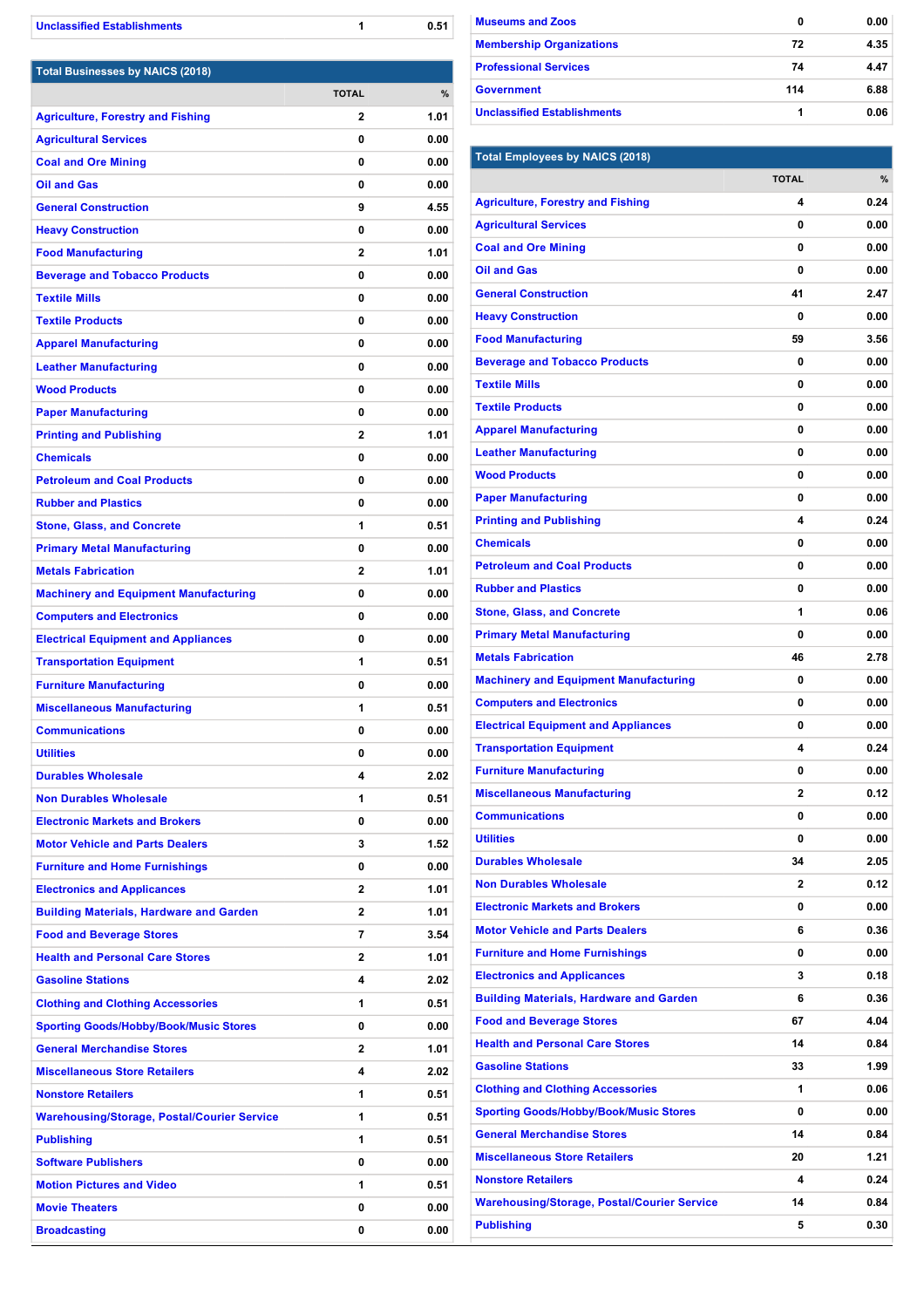| <b>Data Processing/Hosting</b>                                                         | 0                       | 0.00         |
|----------------------------------------------------------------------------------------|-------------------------|--------------|
| <b>Other Information Services</b>                                                      | 1                       | 0.51         |
| <b>Banking</b>                                                                         | 8                       | 4.04         |
| <b>Insurance Carriers</b>                                                              | 8                       | 4.04         |
| <b>Real Estate</b>                                                                     | 7                       | 3.54         |
| <b>Rental and Leasing</b>                                                              | 1                       | 0.51         |
| <b>Legal Services</b>                                                                  | 8                       | 4.04         |
| <b>Accounting</b>                                                                      | 2                       | 1.01         |
| <b>Agricultural and Engineering</b>                                                    | 1                       | 0.51         |
| <b>Specialized Design</b>                                                              | 1                       | 0.51         |
| <b>Computer Systems Design</b>                                                         | 1                       | 0.51         |
| <b>Management/Scientific/Technical Consulting</b>                                      | 4                       | 2.02         |
| <b>Scientific Research and Development</b>                                             | 0                       | 0.00         |
| <b>Advertising and Public Relations</b>                                                | 0                       | 0.00         |
| <b>Other Professional/Scientific/Technical</b><br><b>Services</b>                      | $\mathbf{2}$            | 1.01         |
| <b>Company and Enterprise Management</b>                                               | 0                       | 0.00         |
| <b>Administrative and Support</b>                                                      | 1                       | 0.51         |
| <b>Waste Management and Remediation</b>                                                | 0                       | 0.00         |
| <b>Elementary and Secondary Schools</b>                                                | 6                       | 3.03         |
| <b>Colleges and Universities</b>                                                       | 0                       | 0.00         |
| <b>Business Schools, Computer and</b><br><b>Management Training</b>                    | 0                       | 0.00         |
| <b>Technical and Trade Schools</b>                                                     | 0                       | 0.00         |
| <b>Educational Services</b>                                                            | 0                       | 0.00         |
| <b>Physician Offices</b>                                                               | 6                       | 3.03         |
| <b>Dental Offices</b>                                                                  | 3                       | 1.52         |
| <b>Other Health Practicioners</b>                                                      | 10                      | 5.05         |
| <b>Outpatient Care</b>                                                                 | 0                       | 0.00         |
| <b>Medical and Diagnostic Laboratories</b>                                             | 0                       | 0.00         |
| <b>Home Health Care Services</b>                                                       | 2                       | 1.01         |
| <b>Ambulatory Services</b>                                                             | 4                       | 2.02         |
| <b>General Medical and Surgical Hospitals</b>                                          | 1                       | 0.51         |
| <b>Psychiatric and Substance Abuse Hospitals</b>                                       | $\overline{\mathbf{c}}$ | 1.01         |
| <b>Other Hospitals</b>                                                                 | 0                       | 0.00         |
| <b>Nursing and Residential Care</b>                                                    | 2                       | 1.01         |
| <b>Individual and Family Services</b>                                                  | $\overline{\mathbf{c}}$ | 1.01         |
| <b>Community Relief Services</b>                                                       | 0                       | 0.00         |
| <b>Vocational Rehabilitation</b>                                                       | 0                       | 0.00         |
| <b>Child Care Services</b>                                                             | 0                       | 0.00         |
| <b>Performing Arts</b>                                                                 | 0                       | 0.00         |
| <b>Spectator Sports</b>                                                                | 0                       | 0.00         |
| <b>Performing Arts/Sports Promoters</b>                                                | 0                       | 0.00         |
| <b>Agents and Managers</b>                                                             | 0<br>0                  | 0.00         |
| <b>Indpendent Artists/Writers/Performers</b><br><b>Museums, Zoos, Historical Sites</b> | 0                       | 0.00<br>0.00 |
| <b>Amusement, Gambling, and Recreation</b>                                             | 0                       | 0.00         |
| <b>Fitness Centers</b>                                                                 | 0                       | 0.00         |
| <b>Accomodations</b>                                                                   | 2                       | 1.01         |
| <b>Food Services and Drinking Places</b>                                               | 14                      | 7.07         |
| <b>Repair and Maintenance Services</b>                                                 | 5                       | 2.53         |
| <b>Personal Care Services</b>                                                          | 6                       | 3.03         |
| <b>Death Care Services</b>                                                             | 1                       | 0.51         |
| <b>Religious/Civic/Professional Organizations</b>                                      | 12                      | 6.06         |
| <b>Public Administration</b>                                                           | 22                      | 11.11        |

| <b>Software Publishers</b>                                          | 0            | 0.00  |
|---------------------------------------------------------------------|--------------|-------|
| <b>Motion Pictures and Video</b>                                    | 2            | 0.12  |
| <b>Movie Theaters</b>                                               | 0            | 0.00  |
| <b>Broadcasting</b>                                                 | 0            | 0.00  |
| <b>Data Processing/Hosting</b>                                      | 0            | 0.00  |
| <b>Other Information Services</b>                                   | 2            | 0.12  |
| <b>Banking</b>                                                      | 28           | 1.69  |
| <b>Insurance Carriers</b>                                           | 22           | 1.33  |
| <b>Real Estate</b>                                                  | 24           | 1.45  |
| <b>Rental and Leasing</b>                                           | 1            | 0.06  |
| <b>Legal Services</b>                                               | 23           | 1.39  |
| <b>Accounting</b>                                                   | 9            | 0.54  |
| <b>Agricultural and Engineering</b>                                 | $\mathbf{2}$ | 0.12  |
| <b>Specialized Design</b>                                           | 1            | 0.06  |
| <b>Computer Systems Design</b>                                      | 1            | 0.06  |
| <b>Management/Scientific/Technical Consulting</b>                   | 63           | 3.80  |
| <b>Scientific Research and Development</b>                          | 0            | 0.00  |
| <b>Advertising and Public Relations</b>                             | 0            | 0.00  |
| <b>Other Professional/Scientific/Technical</b>                      |              |       |
| <b>Services</b>                                                     | 5            | 0.30  |
| <b>Company and Enterprise Management</b>                            | 0            | 0.00  |
| <b>Administrative and Support</b>                                   | 6            | 0.36  |
| <b>Waste Management and Remediation</b>                             | 0            | 0.00  |
| <b>Elementary and Secondary Schools</b>                             | 308          | 18.59 |
| <b>Colleges and Universities</b>                                    | 0            | 0.00  |
| <b>Business Schools, Computer and</b><br><b>Management Training</b> | 0            | 0.00  |
| <b>Technical and Trade Schools</b>                                  | 0            | 0.00  |
| <b>Educational Services</b>                                         | 0            | 0.00  |
| <b>Physician Offices</b>                                            | 32           | 1.93  |
| <b>Dental Offices</b>                                               | 9            | 0.54  |
| <b>Other Health Practicioners</b>                                   | 13           | 0.78  |
| <b>Outpatient Care</b>                                              | 0            | 0.00  |
| <b>Medical and Diagnostic Laboratories</b>                          | 0            | 0.00  |
| <b>Home Health Care Services</b>                                    | 49           | 2.96  |
| <b>Ambulatory Services</b>                                          | 32           | 1.93  |
| <b>General Medical and Surgical Hospitals</b>                       | 184          | 11.10 |
| <b>Psychiatric and Substance Abuse Hospitals</b>                    | 10           | 0.60  |
| <b>Other Hospitals</b>                                              | 0            | 0.00  |
| <b>Nursing and Residential Care</b>                                 | 55           | 3.32  |
|                                                                     | 2            | 0.12  |
| <b>Individual and Family Services</b>                               |              |       |
| <b>Community Relief Services</b>                                    | 0            | 0.00  |
| <b>Vocational Rehabilitation</b>                                    | 0            | 0.00  |
| <b>Child Care Services</b>                                          | 0            | 0.00  |
| <b>Performing Arts</b>                                              | 0            | 0.00  |
| <b>Spectator Sports</b>                                             | 0            | 0.00  |
| <b>Performing Arts/Sports Promoters</b>                             | 0            | 0.00  |
| <b>Agents and Managers</b>                                          | 0            | 0.00  |
| <b>Indpendent Artists/Writers/Performers</b>                        | 0            | 0.00  |
| <b>Museums, Zoos, Historical Sites</b>                              | 0            | 0.00  |
| <b>Amusement, Gambling, and Recreation</b>                          | 0            | 0.00  |
| <b>Fitness Centers</b>                                              | 0            | 0.00  |
| <b>Accomodations</b>                                                | 5            | 0.30  |
| <b>Food Services and Drinking Places</b>                            | 131          | 7.91  |
| <b>Repair and Maintenance Services</b>                              | 18           | 1.09  |